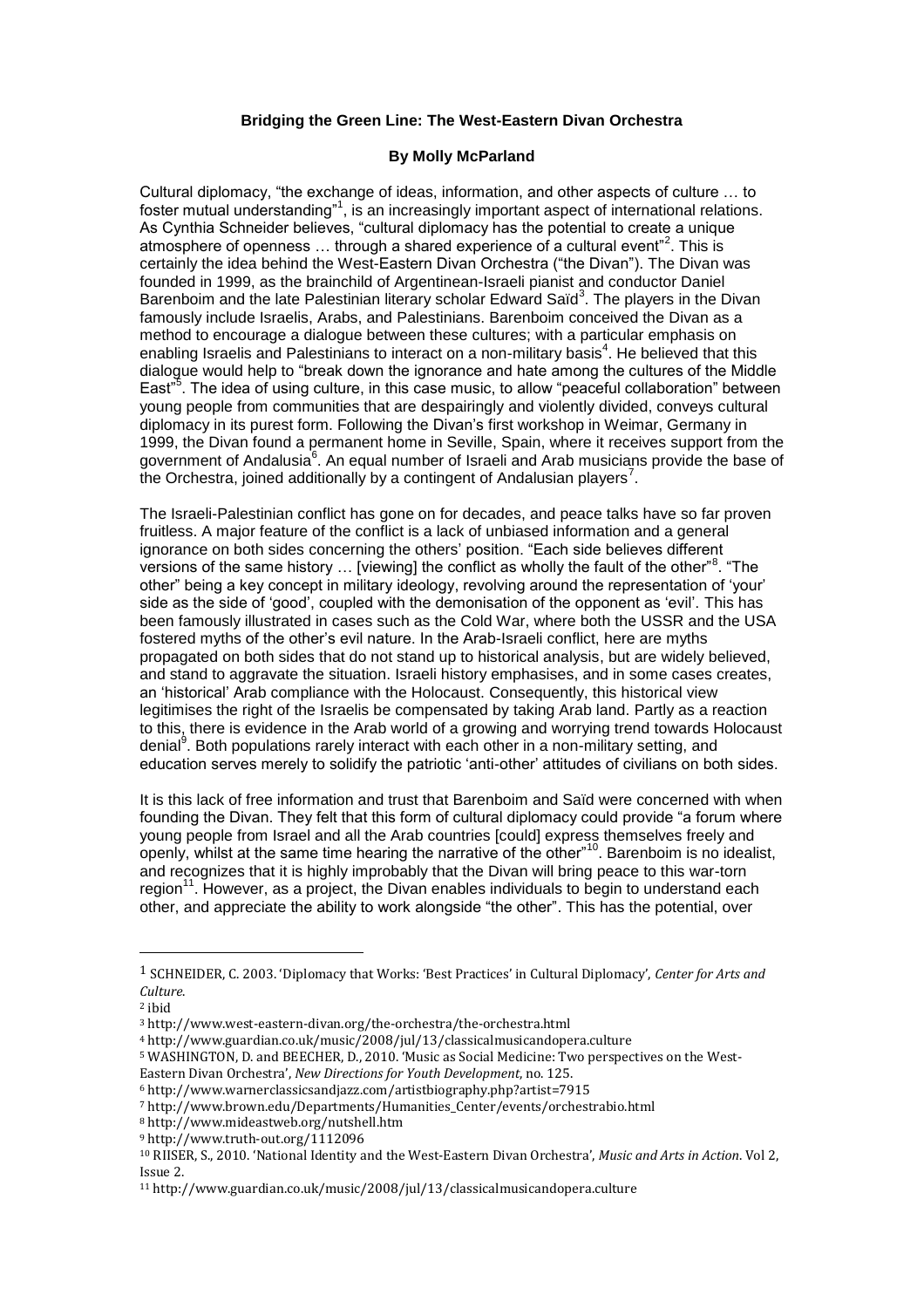time, to undermine the propagated myths, and to alter individuals" perceptions of each other; which can, at least at local level, reduce the levels of cultural conflict.

The Divan creates a safe, multicultural environment, where talented individuals can discuss their views and listen to the voices of their traditional enemies. The Divan is about listening, understanding and learning, with the final goal of acceptance of the others" point of view. Barenboim purports that the Divan is not about "trying to convert the Arab members … to the Israeli point of view" or vice versa, but instead about providing a platform where "people can get to know each other, to understand what the other thinks and feels, without necessarily agreeing to it"<sup>12</sup>. Encouraging an inter-cultural dialogue in this war-weary region, rife with political and cultural tensions, is no simple task. However, Barenboim believes that encouraging young musicians to get to know each other on a personal level, and through allowing them to hear the stories from the other side, this could potentially help relations between the two peoples, therefore aiding the peace process. As he states, "you can"t make peace with an orchestra, but one can create the conditions for understanding and awaken the curiosity of each individual to listen to the narrative of the other"<sup>13</sup>. This is an area in which cultural diplomacy excels, by allowing individuals of different nations to learn about each other without pressure or fear.

Music in particular is noted as a remarkably powerful medium for promoting harmony in even the most devastated and divided regions. As argued by David Washington, "music begets human harmony". In a project establishing youth orchestras throughout impoverished regions of Venezuela, results show music to be "a social asset and cofactor of good health, as it provides social values and public works that not only enrich lives but also save lives" <sup>14</sup>. By encouraging "excellence, order, hard work and determination", as well as "the irrevocable personal and interpersonal education attained through participation in [an] orchestra", music is found to be "an efficacious agent of social health", as well as "providing purpose, hope and education" to the individual players<sup>15</sup>. Therefore, there is much reason to believe that the Divan could achieve its goal of encouraging intercultural understanding and appreciation in this war-torn and culturally divided region. The late Saïd believed that the orchestra was a particularly unique instrument for encouraging intercultural understanding, and that "music made people emotionally receptive. It also gives people a goal they could work towards in partnership, which opens the channels of communication"<sup>16</sup>. After all, "when you play music in an ensemble, you have to … listen to the other, you have to understand with the others are doing"<sup>17</sup>.

The Divan has certainly made significant leaps towards intercultural understanding. As Emma Pomfret believes, "Barenboim certainly has performed a minor miracle by fostering enduring friendships among individuals who, on paper at least, remain enemies"<sup>18</sup>. As Divan Orchestra cellist Noa Chorin says, "when I am playing next to Dana from Syria I don"t think "she"s from Syria', I think 'that's my friend Dana"<sup>19</sup>. It is this level of understanding that the Divan was conceived to create. An arena where Israelis and Arabs are forced to live and work together, and one where "the realisation that an "enemy" is much like oneself [brings] a new understanding and valuation of human life – one that may serve to undercut the prejudice and hatred propagated through war"<sup>20</sup>. This is achieved both through daily, peaceful interaction, which encourages the normalisation of individuals who have been previously demonised by the respective media, as well as mediated discussion where both sides can talk about their

 $\overline{\phantom{a}}$ 

<sup>12</sup> http://www.guardian.co.uk/music/2008/jul/13/classicalmusicandopera.culture

<sup>13</sup> http://www.guardian.co.uk/music/2008/jul/13/classicalmusicandopera.culture

<sup>14</sup> WASHINGTON, D. and BEECHER, D., 2010. 'Music as Social Medicine: Two perspectives on the West-Eastern Divan Orchestra', *New Directions for Youth Development*, no. 125.

<sup>15</sup> Ibid

<sup>16</sup> http://www.telegraph.co.uk/culture/music/proms/6055045/West-Eastern-Divan-Orchestra-interviewwith-Daniel-Barenboim-for-the-BBC-Proms.html

<sup>17</sup> RIISER, S., 2010. 'National Identity and the West-Eastern Divan Orchestra', *Music and Arts in Action*. Vol 2, Issue 2.

<sup>18</sup> http://entertainment.timesonline.co.uk/tol/arts\_and\_entertainment/music/article4479155.ece

<sup>19</sup> http://www.guardian.co.uk/music/2008/jul/13/classicalmusicandopera.israelandthepalestinians

<sup>20</sup> WASHINGTON, D. and BEECHER, D., 2010. 'Music as Social Medicine: Two perspectives on the West-Eastern Divan Orchestra', *New Directions for Youth Development*, no. 125.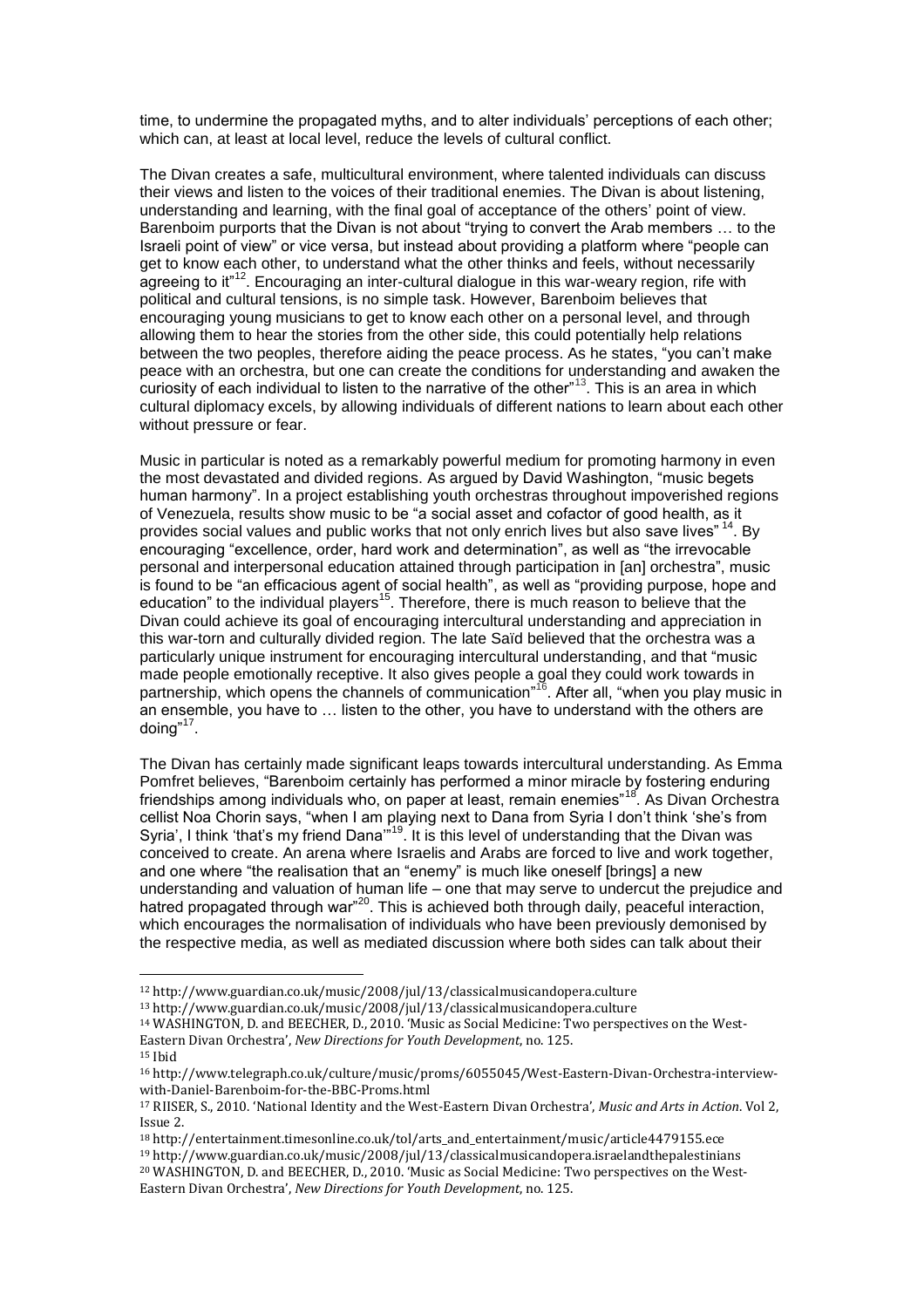personal views. As Daniel Cohen, an Israeli conductor and violinist remarks, "Mr Saïd spoke to us so eloquently about the conflict, and he forced us all to question the myths we are taught about our own country, both on the Arab side and the Jewish side"<sup>21</sup>. The Divan, even if it does not always result in mutual agreeance, promotes mutual understanding. Discussing these issues, and hearing them for the first time from the other side, is certainly a major step towards acceptance and possible reconciliation.

The Divan has also had a second arena of success, with regards to Palestine and the Palestinians. As well as allowing Palestinians to come into contact with Israelis in a peaceful, non-military setting, the Divan has also allowed Israeli-Palestinians to regain connections with their fellow Arabs. Palestinians living in Israel are forbidden to associate with residents of Palestine. As Israeli-Palestinian violinist Nabeel Abboud Ashkar explains, "I can play with musicians from Tel Aviv any time, I studied with them. What I could not do was play with my own people on the other side of the wall"<sup>22</sup>. The Divan has allowed Nabeel to reconnect with other Palestinians and embrace his roots, helping him to discover his identity. Furthermore, it has inspired him to teach Palestinian children about classical music, as he believes that "music could change the lives of our children"<sup>23</sup>. He works with Divan violinist Ramzi Aburedwan, who runs a project across the West Bank that teaches classical music to children who would otherwise never have the opportunity to learn to play an instrument<sup>24</sup>. As Montasser, a 16-year-old Palestinian clarinetist believes, without music "I"d be on the streets, watching TV, wasting time and maybe getting into trouble. Instead, music fills my life"<sup>25</sup>. For Palestinian children, who are often forced out of school and on to the streets to support their families in the poverty-stricken region, music can offer a chance of self improvement and the possibility of a successful future<sup>26</sup>. As David Washington argues, "through the discipline and self-perpetuating good habits that music practice imparts, the lives of the young musicians develop along these healthy principles"<sup>27</sup>. This brings benefits both to the individuals involved and to Palestinian society as a whole.

There has also been an overwhelmingly positive effect on the branding of Palestine. As Yamen Saadi, an eleven year old Palestinian member of the Barenboim-Said Foundation School, reflects, "the outside world thinks that everything [in Palestine] is war", "it is good for people to see us do this"<sup>28</sup>. "A good country brand can open doors, smooth relations, and make it easier for government, companies or citizens to operate outside its borders<sup>"29</sup>. The power of positive nation branding could pose itself to be a significant asset to the future of Palestine.

The Divan has received a host of awards and acclamations. Four successful CDs and DVDs later, and with a multitude of World Tours under their belt, the Divan has been awarded the Echo Klassik Special Award as "Ambassador of Music", while a documentary depicting the Divan"s daily life, "Knowledge is the Beginning", won the International EMMY Award in Arts Programming in 2006<sup>30</sup>. As Anthony Tommasini suggests, "it is easy to poke fun at the belief that music can be an ennobling endeavor, a universal language to forge sympathy between peoples of profoundly different backgrounds. But it"s hard to remain so jaded when encountering the West-Eastern Divan Orchestra … this is indeed an orchestra against

<sup>24</sup> http://www.guardian.co.uk/music/2008/jul/13/classicalmusicandopera.israelandthepalestinians

 $\overline{\phantom{a}}$ 

<sup>21</sup> http://www.telegraph.co.uk/culture/music/proms/6055045/West-Eastern-Divan-Orchestra-interviewwith-Daniel-Barenboim-for-the-BBC-Proms.html

<sup>22</sup> http://www.guardian.co.uk/music/2008/jul/13/classicalmusicandopera.israelandthepalestinians

<sup>23</sup> http://www.guardian.co.uk/music/2008/jul/13/classicalmusicandopera.israelandthepalestinians

<sup>25</sup> http://www.guardian.co.uk/music/2008/jul/13/classicalmusicandopera.israelandthepalestinians

<sup>26</sup> http://www.globalissues.org/news/2010/09/14/6934

<sup>27</sup> WASHINGTON, D. and BEECHER, D., 2010. 'Music as Social Medicine: Two perspectives on the West-Eastern Divan Orchestra', *New Directions for Youth Development*, no. 125.

<sup>28</sup> http://www.guardian.co.uk/music/2008/jul/13/classicalmusicandopera.israelandthepalestinians <sup>29</sup> http://www.hiltonbarbour.com/wordpress/?p=328

<sup>30</sup> http://www.brown.edu/Departments/Humanities\_Center/events/orchestrabio.html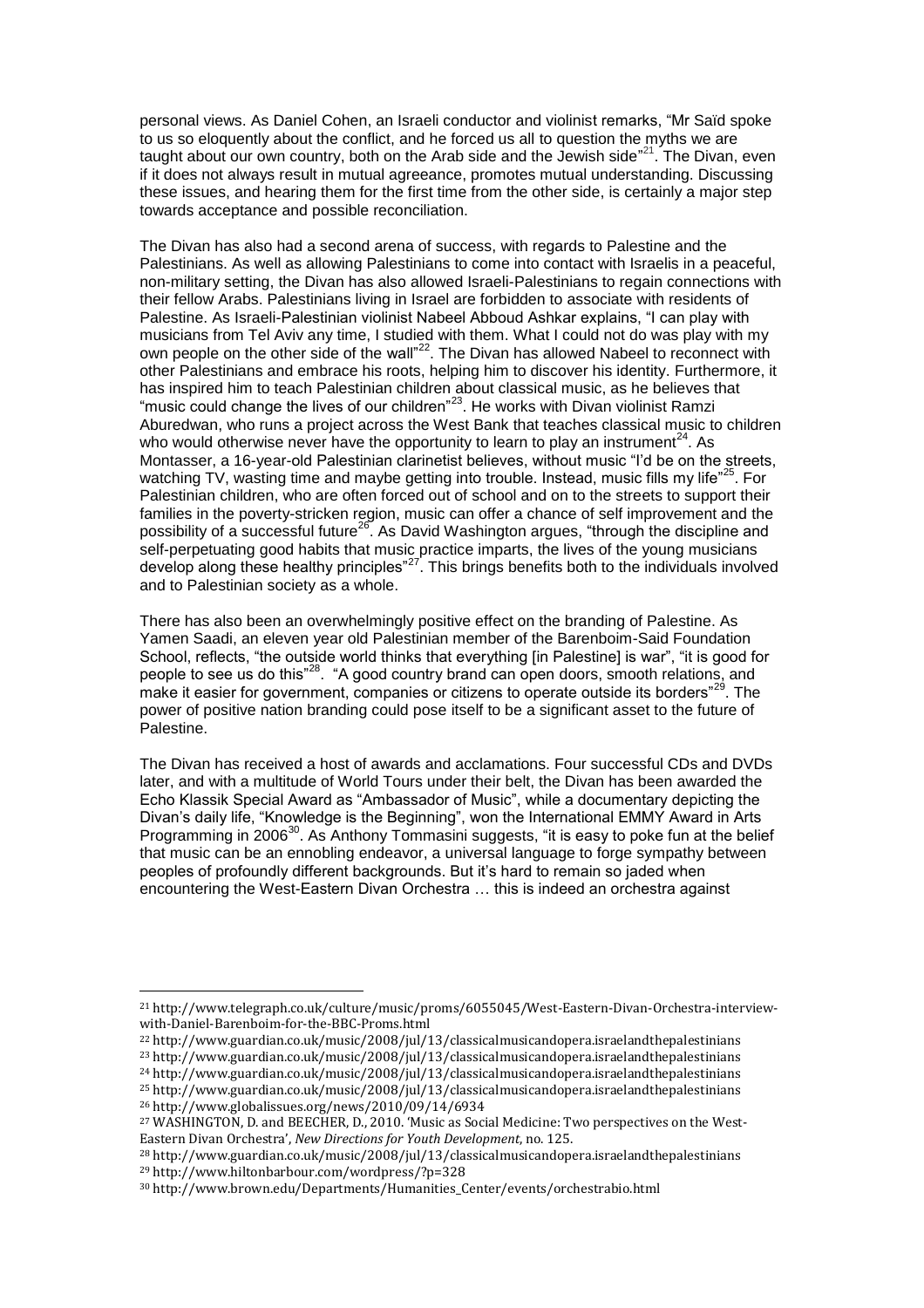ignorance $^{31}$ . The powerful and moving message of the Divan has inspired, and continues to inspire, audiences internationally.

However, events have occasionally shown that, no matter the successes of the Divan, Arab-Israeli tensions remain rife among the musicians. This was illustrated by the reaction of the musicians to the Israel-Lebanon war in 2006. Musicians from Syria and Lebanon refused to participate in the summer workshop due to the fighting between Israel and Hezbollah<sup>32</sup>. On the other side, Israeli musicians like Divan Orchestra cellist Noa Chorin admits to suddenly feeling "the need to defend my country" at the outbreak of war with Lebanon<sup>33</sup>. As Rachel Willson reported, the war "shaped the general mood and, judging from comments made by players, thus inhibited the cross-national social interaction"<sup>34</sup>. It is evident that, in times of crisis, there is still a strong sense of patriotism amongst the musicians. Within the Middle East, the issue at heart is often survival, and it is this instinct to protect one"s own people that remains the strongest instinct of all. This exemplifies how, as long as these countries are still actively at war, the Divan can only do so much to work towards a mutual understanding and peace. While a state of war persists, there will always be some level of tension between the musicians.

The Divan has also faced occasional political setbacks. For example, in 2007, the Israeli authorities prevented the Divan from entering the Gaza Strip to perform at a Baroque Music Festival<sup>35</sup>. The Divan's sole Palestinian member, violinist Ramzi Aburedwan, was told that he had travelled to the crossing illegally, despite having secured prior coordination via the General Consulate of France in Jerusalem. He was detained by the Israeli authorities before being dispatched back to Ramallah<sup>36</sup>. The Divan refused to perform without Ramzi, and stressed that they would "keep trying ... to enter the Gaza Strip"<sup>37</sup>. The event highlighted the tension in the region between Israelis and Palestinians, the power of the Israeli authorities over freedom of movement inside Palestine, and how initiatives such as the West-Eastern Divan Orchestra remain dependent on political cooperation and support. Another example of this is the Egyptian government"s 2001 decision to block the Egyptian players from attending the Divan. Egyptian citizens need to gain special government permission to play with Israelis<sup>38</sup>, and therefore the government can, at any time, prevent Egyptian musicians from attending the Divan. The Divan is, at the end of the day, reliant on the good will of the respective governments. Issues such as these highlight the fact that achieving peace in the region firstly requires the political will of all governments and authorities involved.

However, by encouraging mutual understanding, the Divan is beginning to conquer the lack of intercultural interaction and understanding. As Barenboim maintains, "understanding is the beginning of any relationship. People must have the courage to accept the narrative of the 'other', or at least to hear it and understand it"<sup>39</sup>. Barenboim realises that the Israeli-Palestinian "is not a political conflict. This is a human conflict, or two people who deeply believe they have a right to live on the same piece of land"<sup>40</sup>. That is why there is no military solution, and instead one must endeavor to convince each side of the other"s right to exist, so that we can move forward to a compromise and finally to peace. "The destinies of Israelis and

 $\overline{\phantom{a}}$ 31

32

*Musical Association*, 134:2, 319-347 <sup>35</sup> http://www.freemuse.org/sw23638.asp

*Musical Association*, 134:2, 319-347

http://query.nytimes.com/gst/fullpage.html?res=9D0DE0DB1031F932A15751C1A9609C8B63&sec=&spo n=&pagewanted=all

http://query.nytimes.com/gst/fullpage.html?res=9D0DE0DB1031F932A15751C1A9609C8B63&sec=&spo n=&pagewanted=all

<sup>33</sup> http://www.guardian.co.uk/music/2008/jul/13/classicalmusicandopera.israelandthepalestinians <sup>34</sup> WILLSON, R., 2009. 'The Parallax Worlds of the West-Eastern Divan Orchestra', *Journal of the Royal* 

<sup>36</sup> http://www.palestinemonitor.org/spip/spip.php?article213

<sup>37</sup> http://www.palestinemonitor.org/spip/spip.php?article213 <sup>38</sup> WILLSON, R., 2009. 'The Parallax Worlds of the West-Eastern Divan Orchestra', *Journal of the Royal* 

<sup>39</sup> http://ipsnews.net/news.asp?idnews=52505

<sup>40</sup> http://www.guardian.co.uk/music/2008/jul/13/classicalmusicandopera.culture